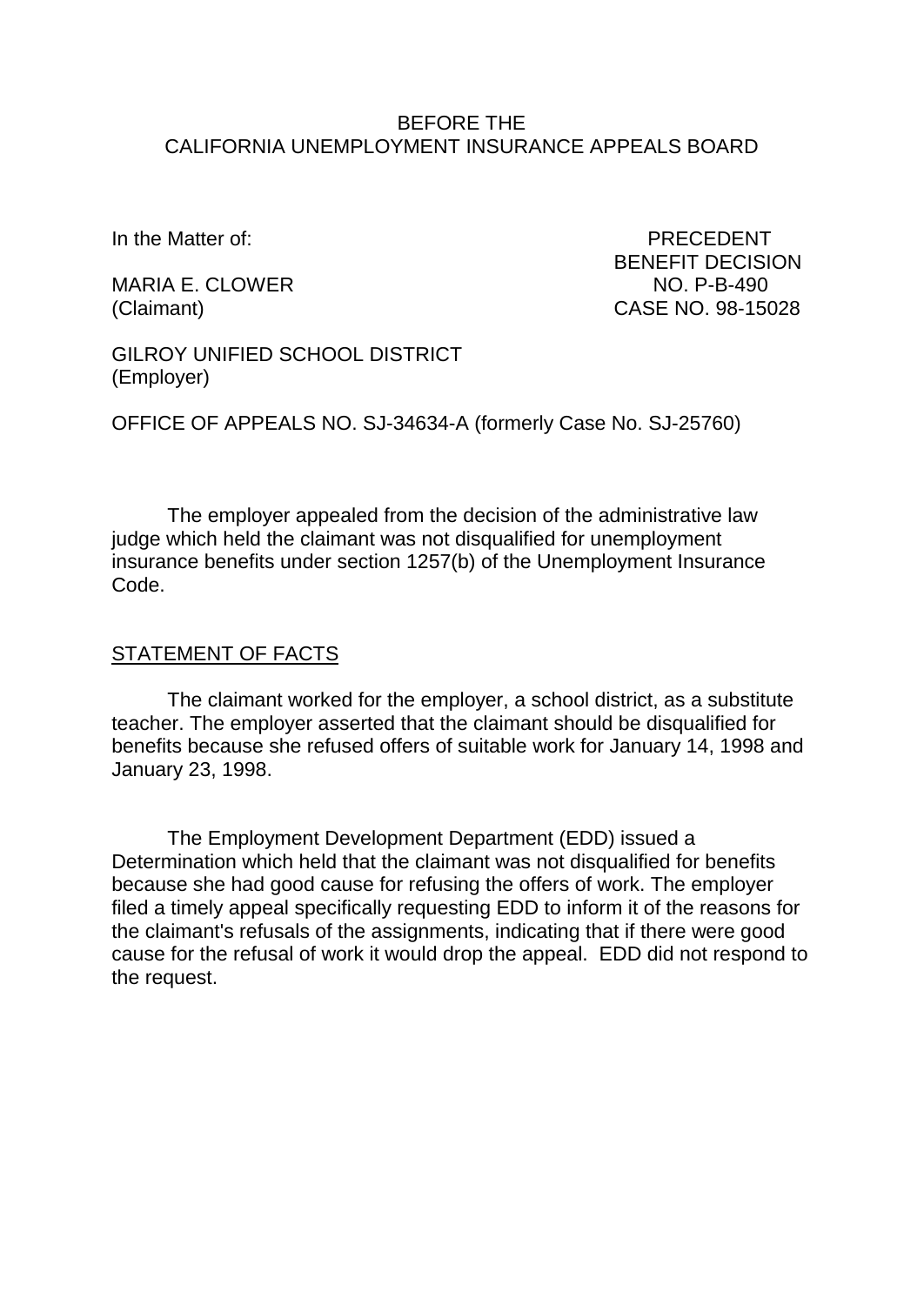The employer appeared and provided testimony, which was supported by documentation. In summary, the employer showed at the hearing in its appeal that it had offered work to the claimant as a teacher for January 14 and 23, 1998 at school sites, for grade levels, of a type, and at a pay rate that the claimant had previously indicated were suitable. In response to these offers of work, however, the claimant rejected them on the basis they were not suitable.

The employer had an automated telephone system which it used to offer jobs to its substitute teachers and through which the teachers responded to the offers. When the substitute received a telephone call from the automated system, he or she would enter an ID number to receive the detailed offer of an assignment. The substitute was then required to choose among options such as "accept" or "decline" or provide an additional response.

On January 12, 1998, at 4:19 p.m., the claimant was offered a one-day assignment, from 8:00 a.m. to 3:30 p.m., for January 14 at a specified elementary school teaching a bilingual class in grade 4, 5, or 6. The claimant declined the offer, choosing an option on the automated system that indicated the position was not suitable. On January 13, the claimant notified the employer through the telephone system that she was not available for assignments on January 14. The reason for her non-availability was not given.

On January 21, at 4:43 p.m., the claimant was offered a similar assignment for January 23 at a specified elementary school teaching grade 4, 5, or 6. She declined the offer on the basis that it was not suitable.

On January 21, at 4:55 p.m., the claimant was offered another assignment for January 23 at another elementary school teaching grade 4, 5, or 6. She declined the offer on the basis that it was not suitable.

On January 22, at 4:05 p.m., the claimant was offered another assignment for January 23 at a different elementary school teaching a bilingual class in grades 4, 5, or 6. The offer was declined on the basis that it was not suitable.

On January 22, at 4:14 p.m., the claimant was offered another assignment for January 23 at the above elementary school teaching grade K, 1, 2, or 3. The offer was declined on the basis that it was not suitable.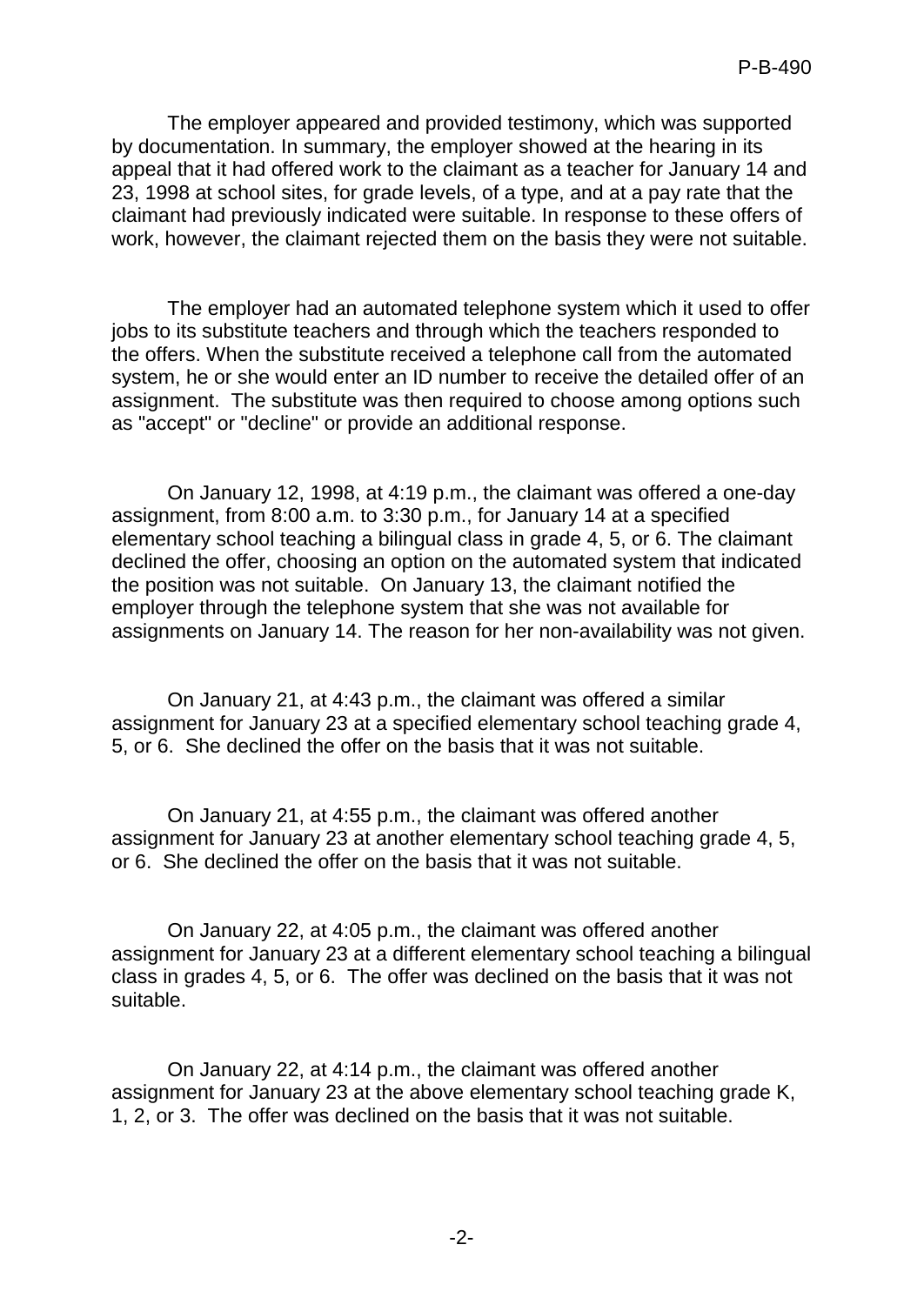On the evening of January 22, the claimant notified the employer that she was not available for work on January 23.

There is nothing in the record to explain why the claimant indicated the above offers were not suitable.

The claimant accepted offers to work as a substitute teacher and did work for this employer on January 13, 15, 20, 21, and 22.

The employer's automated telephone system did not provide a mechanism to explain why an assignment was not suitable and the employer had no knowledge as to why the claimant so indicated in response to the offers made for January 14 and 23. The claimant had previously let the employer know that she was available at the school sites, and for the grades and types of classes offered to the claimant on these occasions. The employer had no information as to why the claimant indicated, after the offers had been made and declined, that she was not available for assignments on the days at issue.

Neither the claimant nor EDD appeared at the noticed hearing. EDD documents submitted for the hearing did not include any evidence from the claimant explaining why the jobs offered were not suitable.

The administrative law judge held that the employer had the burden of proof to show that the claimant did not have good cause to refuse the offers of work and failed to meet that burden. The claimant was found not disqualified under section 1257(b).

## REASONS FOR DECISION

An individual is disqualified for unemployment benefits if he or she, without good cause, refused to accept suitable employment when offered to him or her, or failed to apply for suitable employment when notified by a public employment office. (Unemployment Insurance Code, section 1257(b))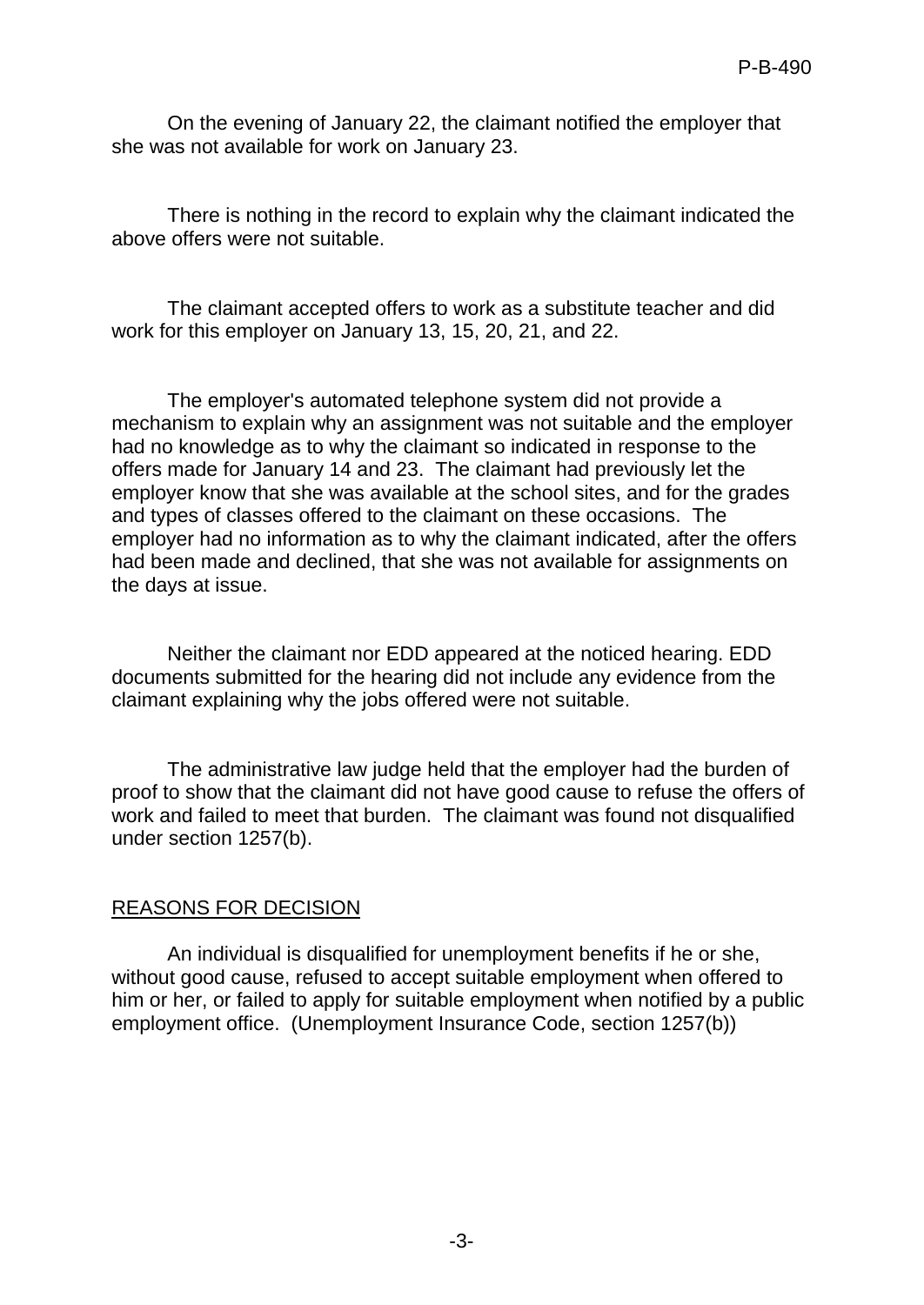An individual disqualified under section 1257(b) is ineligible to receive unemployment benefits for not less than two nor more than ten consecutive weeks. (Unemployment Insurance Code, section 1260(b))

The pivotal issue in this case is the allocation of the burden of proof. We reverse because the administrative law judge improperly allocated that burden.

Generally the burden of proof is on the party for each fact the existence or nonexistence of which is essential to its claim for relief or affirmative defense. (Evid. Code section 500.) The Court may alter the normal allocation of the burden of proof depending upon such factors as the knowledge of the parties concerning the particular fact, the availability of the evidence to the parties, the probability of the existence of a fact, and public policy. (*Morris* v. *Williams* (1967) 67 C.2d 733 [63 Cal.Rptr. 689].)

Section 1257(b) and section 1253(c) of the Unemployment Insurance Code are integrated parts of the legislative scheme to grant unemployment insurance benefits to unemployed individuals deemed to be eligible. Section 1253(c) provides that, to be eligible for benefits, an unemployed individual must be able and available for work each week during which he or she claims benefits. Section 1257(b) provides that an unemployed individual, otherwise eligible, will be disqualified for benefits if he or she without good cause has refused an offer of suitable work.

In *Garcia* v. *California Employment Stabilization Commission* (1945) 71 Cal.App.2d 107, the Court, interpreting the predecessor of section 1253(c), declared that "availability to work requires no more than availability for suitable work which the claimant has no good cause for refusing." The Court further held that the statutory scheme behind the antecedents of section 1253(c) and section 1257(b) required a consistent standard and result as to the issue of the claimant's availability. This interpretation was affirmed by the California Supreme Court in *Sanchez* v. *Unemployment Appeals Board* (1977) 20 Cal.3d 55. The Court emphasized that the eligibility requirement under section 1253(c) and the disqualification provision under section 1257(b) must be harmonized.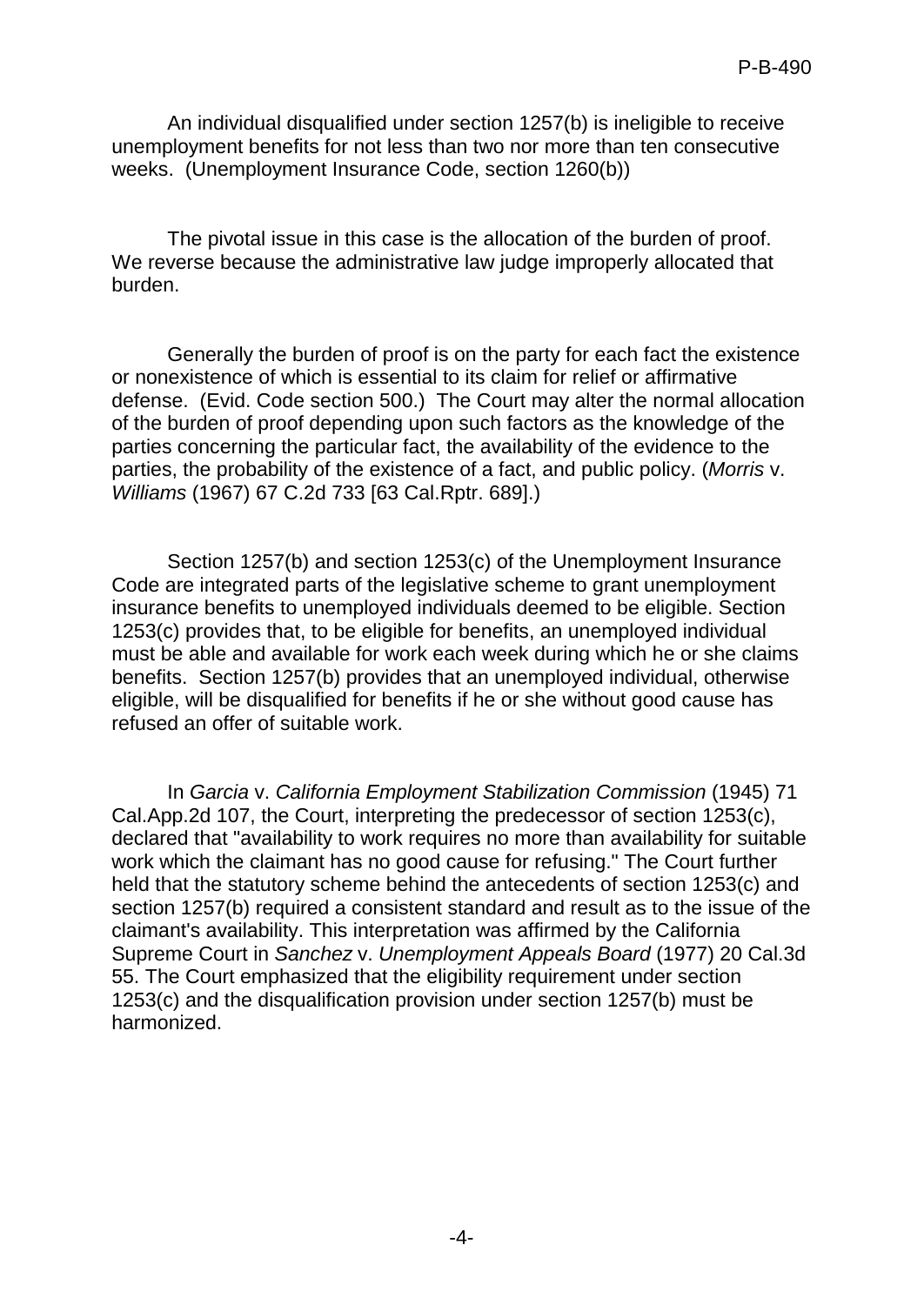Regarding the allocation of the burden of proof for eligibility under section 1253(c) the Supreme Court in *Sanchez* stated:

"It has been repeatedly stated that the burden is generally on a claimant to prove his availability for work. (*Loew's Inc*. v. *California Emp. Stab. Com*. (1946) 76 Cal.App.2d 231, 238; *Ashdown* v. *State of California* (1955) 135 Cal.App.2d 291, 300; *Spangler* v. *California Unemployment Insurance Appeals Board* (1971) 14 Cal.App.3d 284, 287; but cf. *Prescod* v. *Unemployment Ins. Appeals Bd*. (1976) 57 Cal.App.3d 29, 37-38.) The allocation corresponds to the general rule that 'a party has the burden of proof as to each fact the existence or nonexistence of which is essential to the claim for relief or defense that he is asserting.' (Evid. Code, section 500.) However, this rule by its own terms applies only 'except as otherwise provided by law.' Fn.16. Thus we have held that 'Where the evidence necessary to establish a fact essential to a claim lies peculiarly within the knowledge and competence of one of the parties, that party has the burden of going forward with the evidence on the issue although it is not the party asserting the claim.' (*Morris* v. *Williams* (1967) *supra*, 67 Cal.2d 733, 760; see also *Garcia* v. *Industrial Accident Com*. (1953) 41 Cal.2d 689, 694.) We are satisfied here that the second step of the determination of availability to a 'substantial field of employment'--calls for testimony regarding the size and character of the labor market which is 'peculiarly within the knowledge and competence' of the department . . . . Accordingly, once a claimant has shown he is available for suitable work, which he has no good cause for refusing, the burden of proof on the issue of whether he is available to a 'substantial field of employment' lies with the department. . . ." (pp. 659-661.)

Thus, since *Sanchez*, we have utilized a two-prong test for deciding eligibility under section 1253(c) that allocates the burden of proof as follows. First, the claimant has the burden to prove that he or she is willing to accept suitable work for which he or she has no good cause to refuse. This allocation follows the general rule that the party asserting a claim or defense has the burden to prove the facts of that claim or defense. Under section 1253(c)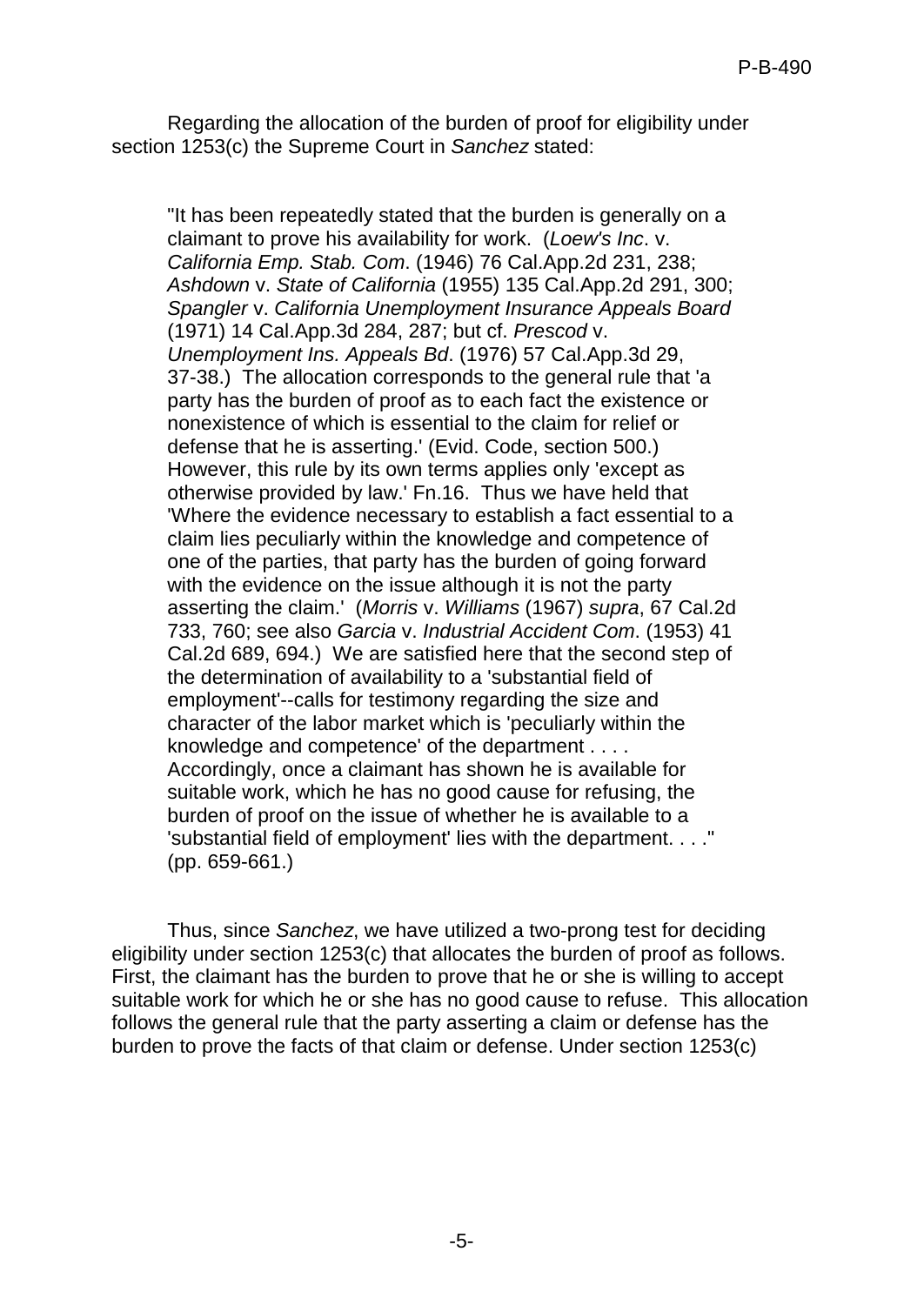the claimant is asserting the claim that he or she is eligible for benefits on the basis that he or she is available for work. Once the claimant has met his or her burden, he or she is eligible for benefits under section 1253(c) unless the department meets its burden to show that the claimant is not available to a substantial field of employment.

Similarly, the issue of disqualification under section 1257(b) should be a two-pronged inquiry. Absent any reallocation the burden of proof as to the facts necessary to disqualify a claimant under section 1257(b) would lie with the employer or EDD. However, in accordance with the principles discussed above in *Sanchez* (supra), we find that partial reallocation of the burden of proof is warranted here. Thus, it is the burden of the employer, or EDD, to prove that the claimant was offered, and refused, a suitable job. However, whether or not there was good cause to refuse the offer is a burden that rightfully lies with the claimant. The reallocation to claimant of this aspect of the burden of proof under section 1257(b) is based upon the fact that information regarding the existence of good cause is solely or primarily within the knowledge of the claimant.

In this case, EDD initially held that the claimant was not disqualified under section 1257(b) because she had good cause to refuse the offers of work. However, EDD did not substantiate that finding, and neither the claimant nor EDD appeared at the hearing. The only evidence in the record relating to the issue of good cause for refusing the offers of work is the claimant's bare assertion reflected on the employer's automated response system that the work was not suitable.

On the other hand, the employer did appear at the hearing and proved that it had offered suitable work to the claimant for the days of January 14 and 23, 1998. The employer showed that the work offered was for days, places, pay, and of a nature that the claimant had previously informed the employer she would accept, and further that the claimant refused the offers.

Accordingly, we find that the claimant has not met her burden to show good cause for refusal to accept suitable work, and consequently is disqualified for benefits under section 1257(b). We remand the matter to EDD to determine the period of ineligibility pursuant to section 1260(b).